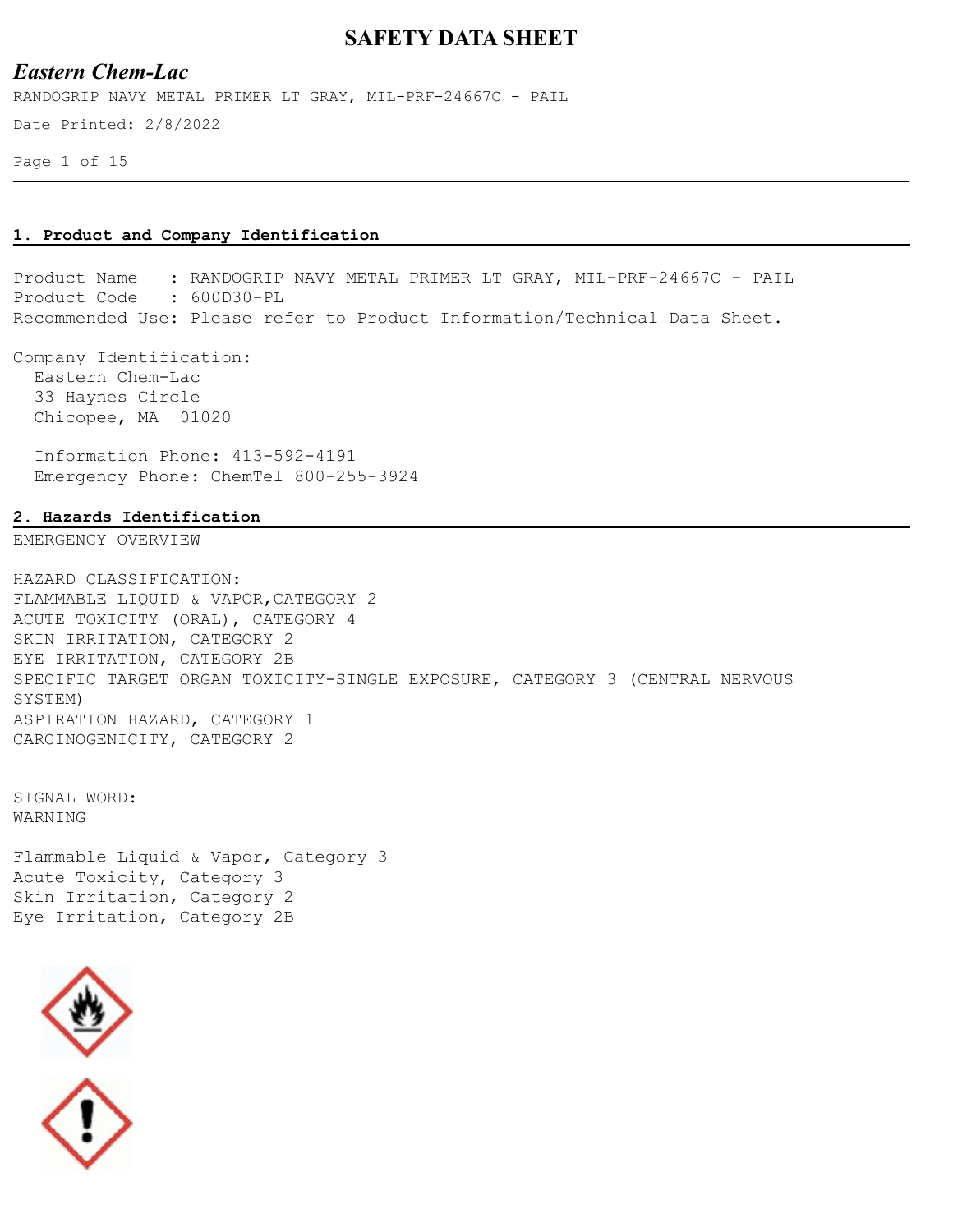## *Eastern Chem-Lac*

RANDOGRIP NAVY METAL PRIMER LT GRAY, MIL-PRF-24667C - PAIL

Date Printed: 2/8/2022

Page 2 of 15



HAZARD STATEMENTS: HIGHLY FLAMMABLE LIQUID AND VAPOR HARMFUL IF SWALLOWED CAUSES SKIN IRRITATION CAUSES EYE IRRITATION MAY CAUSE DROWSINESS OR DIZZINESS MAY BE FATAL IF SWALLOWED AND ENTERS AIRWAYS SUSPECTED OF CAUSING CANCER PRECAUTIONARY STATEMENTS: Keep away from heat, sparks, open flame/hot surfaces. No smoking. Keep container tightly closed. Ground/bond container and receiving equipment. Use explosion-proof electrical/ventilating/lighting and other equipment. Use only non-sparking tools. Take precautionary measures against static discharge. Store/Use outdoors or in a well ventilated place. Keep cool. Store locked up. Wash hands thoroughly after handling. Do not eat or drink while using this product. Do not breathe vapors. If inhaled: Remove person to fresh air and keep comfortable for breathing. If swallowed, immediately call a poison control center. Rinse mouth. Wear protective gloves, protective clothing, eye/face protection. If on skin or hair: Take off immediately all contaminated clothing. Rinse skin with water/shower. If skin irritation occurs, seek medical advice. Take off contaminated clothing and wash it before reuse. If exposed or concerned, get medical advice or attention. Call a poison center or doctor if you feel unwell. If in eyes, rinse cautiously with water for several minutes. Remove contact lenses, if present and easy to do. Continue rinsing. If eye irritation persists: get medical attention. In case of fire: Use dry chemical, CO@, Halon or foam to extinguish. Dispose of contents/container in accordance with all local, regional, national regulations. Do NOT induce vomiting. Obtain special instructions before use. Do not handle until all safety precautions have been read and understood.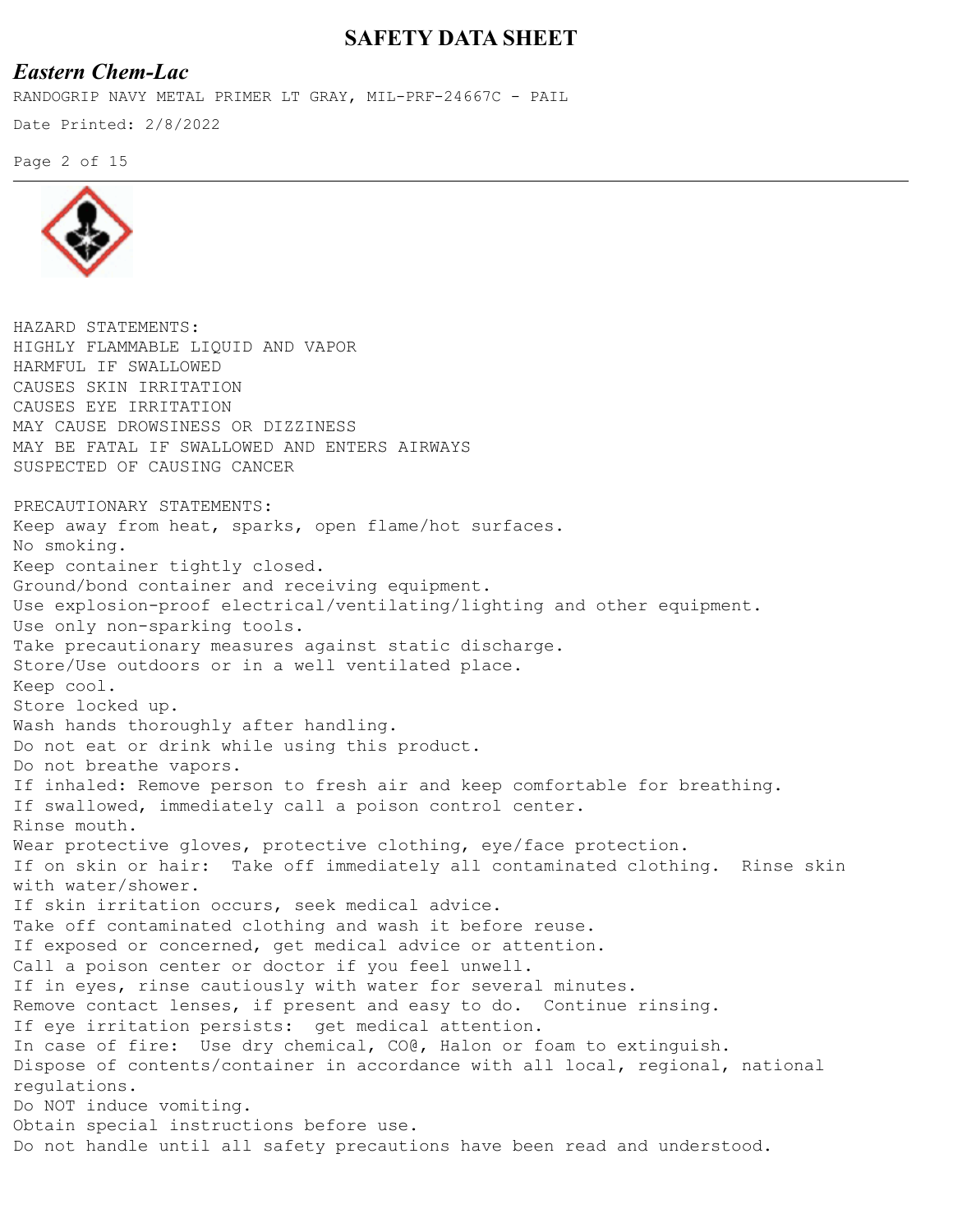## *Eastern Chem-Lac*

RANDOGRIP NAVY METAL PRIMER LT GRAY, MIL-PRF-24667C - PAIL

```
Date Printed: 2/8/2022
```
Page 3 of 15

```
Potential Health Effects
   Eye:
   Can cause eye irritation.
   Skin:
   Causes skin irritation.
   Ingestion:
   If swallowed, call a poison control center or physician if you feel unwell. 
Rinse mouth.
   Inhalation:
   May cause drowsiness or dizziness.
Chronic (Cancer) Information:
Contains CARBON BLACK, which is listed by the IARC as a Group 2B (possibly 
carcinogenic to humans). Not listed as a
carcinogen by NTP, ACGIH, OSHA or the European Union. There are no known human 
carcinogenic effects related to the PAH
content in carbon blacks. Recent research has shown that the PAH content of 
carbon blacks is not released in biological
fluids and thus not available for biological activity.
IARC: A component of this product present at levels greater than or equal to 
0.1% is identified as a probable, possible
or confirmed human carcinogen by IARC.
ACGIH: No component of this product present at leveles greater than or equal to 
0.1% is identified as a carcinogen or
```
potential carcinogen by ACGIH.

OSHA: No component of this product present at leveles greater than or equal to 0.1% is identified as a carcinogen or potential carcinogen by OSHA.

NTP: No component of this product present at leveles greater than or equal to 0.1% is identified as a known or anticipated carcinogen by NTP.

Teratology (Birth Defects) Information: INFORMATION NOT AVAILABLE. Reproduction Information: INFORMATION NOT AVAILABLE. Aggravation of Pre-Existing Conditions: Dermititis or other skin conditions.

#### **3. Composition/Information on Ingredients**

| Component                                                                                                                                         | CAS#             | % by Wt. |
|---------------------------------------------------------------------------------------------------------------------------------------------------|------------------|----------|
| NEPHELINE SYENITE<br>OSHA: 5MG/M3 TWA (RESPIRABLE FRACTION)<br>ACGIH: 10 MG/M3 TWA (INHALABLE FRACTION)<br>MSHA 5 MG/M3 TWA (RESPIRABLE FRACTION) | $37244 - 96 - 5$ | -34      |
| TALC                                                                                                                                              | 14807-96-6       | 1 N      |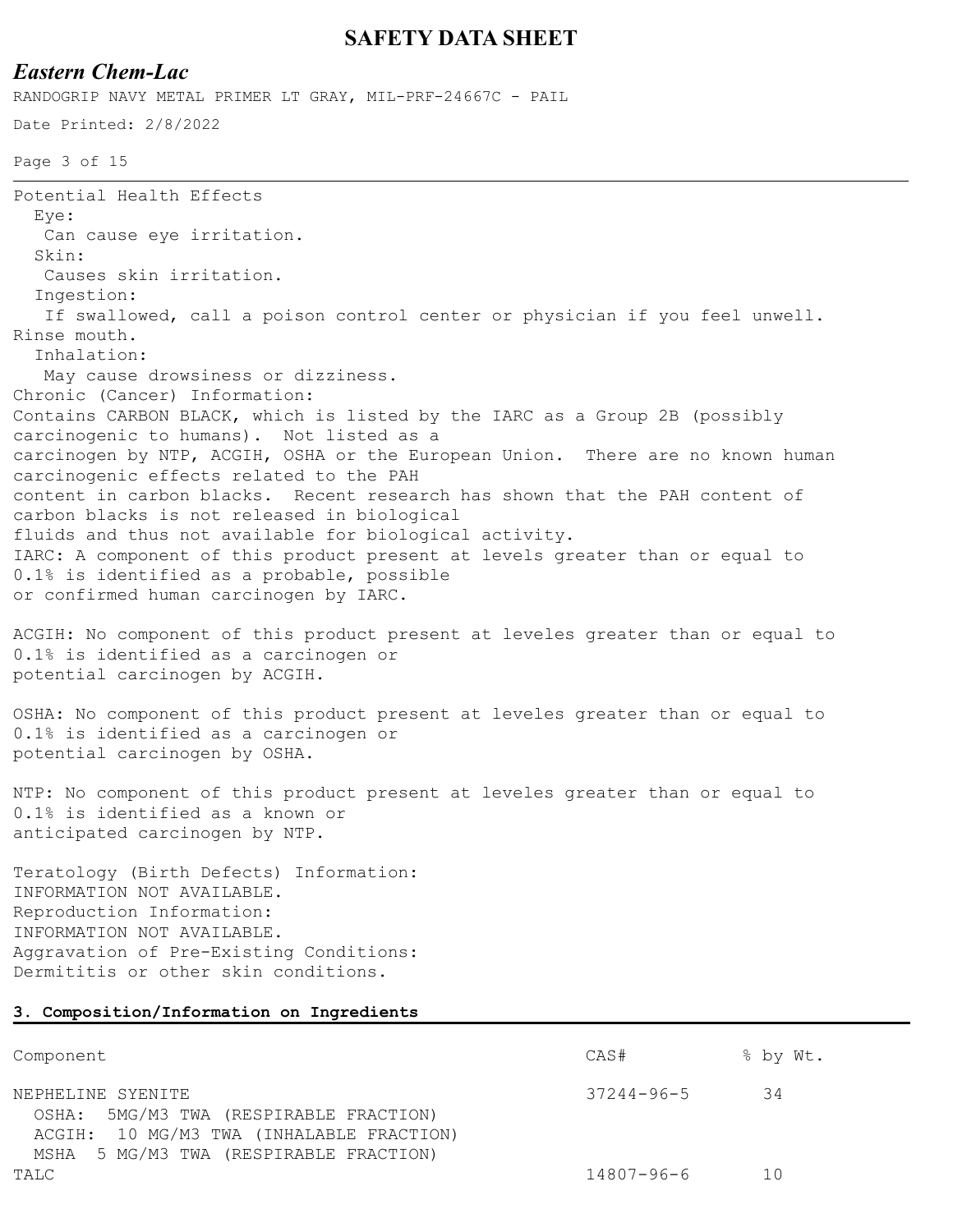# *Eastern Chem-Lac*

RANDOGRIP NAVY METAL PRIMER LT GRAY, MIL-PRF-24667C - PAIL

Date Printed: 2/8/2022

Page 4 of 15

| OSHA: 2 MG/M3                                             |                  |              |
|-----------------------------------------------------------|------------------|--------------|
| ACGIH: 2 MG/M3                                            |                  |              |
| MAGNESITE                                                 | $546 - 93 - 0$   | 7            |
| OSHA: 5 MG/M3 (RESP DUST)                                 |                  |              |
| ACGIH: 10 MG/M3 (RESP DUST)                               |                  |              |
| METHYL NORMAL AMYL KETONE                                 | $110 - 43 - 0$   | 6            |
| OSHA PEL 100 PPM - TWA                                    |                  |              |
| OSHA VPEL 100 PPM -TWA                                    |                  |              |
| ACGIH TLV 50 PPM - TWA                                    |                  |              |
| ACGIH TLV 233 MG/M3 - TWA                                 |                  |              |
| # TITANIUM DIOXIDE                                        | $13463 - 67 - 7$ | 5.759        |
| ACGIH: 10 MG/M3 TWA                                       |                  |              |
| OSHA: 10 MG/M3 TWA                                        |                  |              |
| SOLVENT NAPHTHA (PETROLEUM), LIGHT AROMATIC               | 64742-95-6       | 5            |
| OSHA PEL: 500 PPM (2000 MG/M3)                            |                  |              |
| ACGIH TLV: 200 MG/M3 (AS TOTAL HYDROCARBON VAPOR)         |                  |              |
| 1-METHOXY 2-PROPANOL                                      | $107 - 98 - 2$   | 4            |
| ACGIH: 100 PPM TWA                                        |                  |              |
| OSHA: 100 PPM TWA                                         |                  |              |
| ACGIH: 150 PPM STEL                                       |                  |              |
| OSHA: 150 PPM CEILING                                     |                  |              |
| EPOXY RESIN                                               | $25036 - 25 - 3$ | 4            |
|                                                           |                  |              |
| * ZINC PHOSPHATE                                          | 7779-90-0        | 3            |
| NONE ESTABLISHED; SARA 313 REPORTABLE AS "ZINC COMPOUNDS" |                  |              |
| N-BUTYL ACETATE                                           | $123 - 86 - 4$   | $\mathbf{1}$ |
| ACGIH: 150 PPM TWA                                        |                  |              |
| OSHA: 150 PPM TWA                                         |                  |              |
| ACGIH: 200 PPM STEL                                       |                  |              |
| OSHA: 200 PPM CEILING                                     |                  |              |
| # CARBON BLACK, AMORPHOUS                                 | $1333 - 86 - 4$  | .190         |
| ACGIH TLV: 3.5 MG/M3 TWA                                  |                  |              |
| OSHA PEL: 3.5 MG/M3<br>TWA                                |                  |              |
| # ETHYL BENZENE                                           | $100 - 41 - 4$   | .079         |
| ACGIH TLV 100 PPM - TWA                                   |                  |              |
| OSHA PEL 100 PPM - TWA                                    |                  |              |
| OSHA PEL 100 PPM - TWA                                    |                  |              |
| OSHA PEL 125 PPM - CEILING                                |                  |              |
|                                                           |                  |              |

#### **4. First Aid Measures**

Eyes:

If in eyes: Rinse cautiously with water for several minutes. Remove contact lenses, if present and easy to do. Continue rinsing.

If eye irritation persists: Get medical advice/attention.

Skin:

If on skin: wash with plenty of soap & water. If skin irritation occurs: Get Medical advice/attention.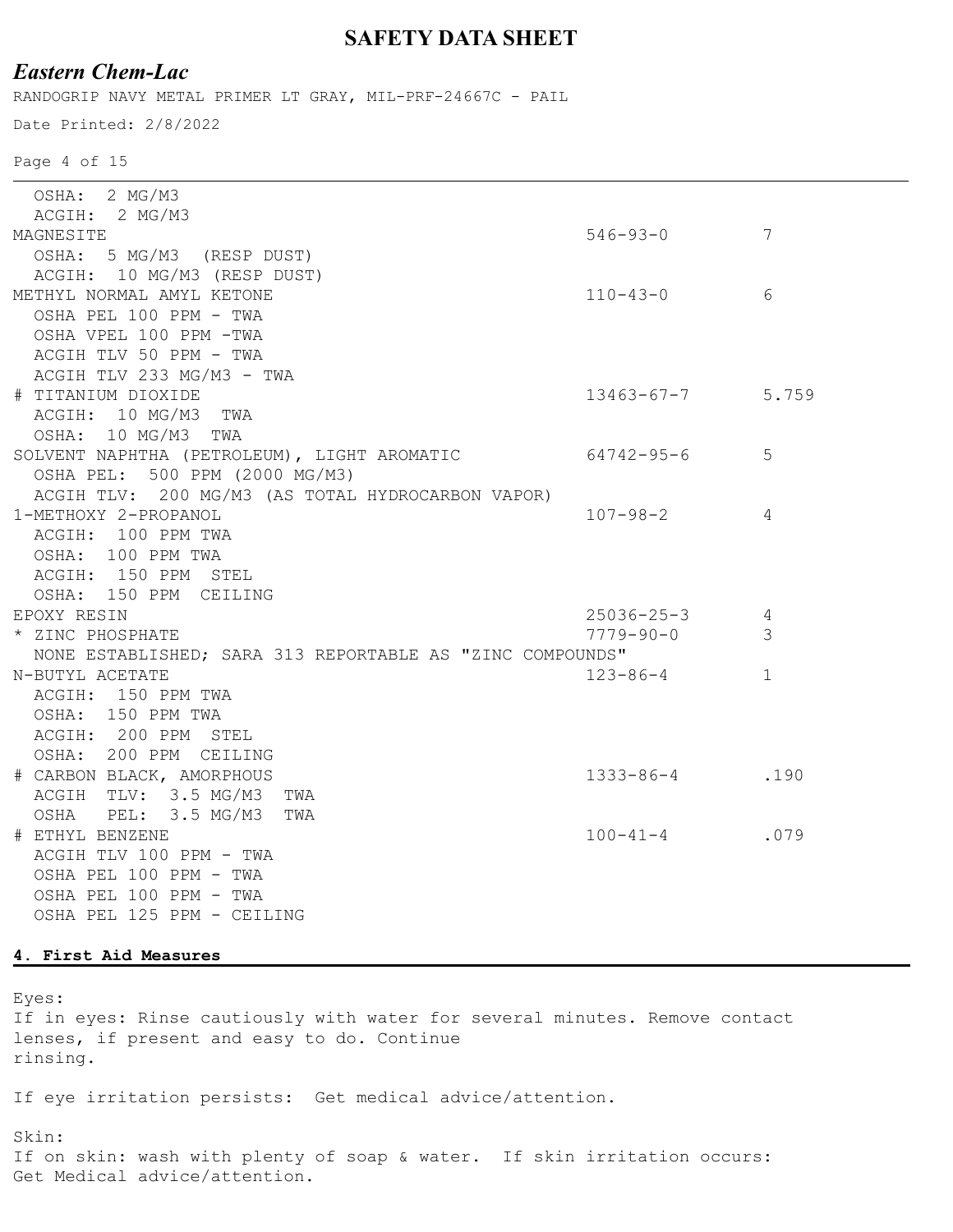#### *Eastern Chem-Lac*

RANDOGRIP NAVY METAL PRIMER LT GRAY, MIL-PRF-24667C - PAIL

Date Printed: 2/8/2022

Page 5 of 15

Take off contaminated clothing and wash it before reuse.

Ingestion: If swallowed: Immediately call a poison center/physician. Do NOT induce vomiting.

Inhalation: If inhaled: Remove person to fresh air and keep comfortable for breathing. Call a poison control center/get medical attention if you feel unwell.

Note to Physicians: Aspiration hazard - do not induce vomiting

#### **5. Fire Fighting Measures**

Flammable Properties: Flash Point: 100 F Method: TCC Explosive Limits: Lower explosive limit: 1.0 Upper explosive limit: 13.8 Autoignition Temperature: INFORMATION NOT AVAILABLE. Hazardous Combustion Products: Smoke, soot and carbon dioxide, carbon monoxide. Extinguishing Media: Dry chemical, CO2, Halon, Foam Firefighting Procedures: Special Fire-Fighting Procedures: Wear self-contained breathing apparatus and protective clothing. Unusual Fire and Explosion Hazards: High temperatures can cause sealed containers to rupture due to a build up of internal pressure. Cool with water spray. Vapors are heavier than air and can travel some distance away and flash back. Sensitivity to Static Discharge: Material may accumulate a static charge which could act as an ignition source. Precautions should be taken when pouring to minimize splash/free fall.

#### **6. Accidental Release Measures**

Small Spill: See Information for Large Spill, below: Large Spill: Use personal protective equipment. Ensure adequate ventilation. Remove all sources of ignition. Evacuate personnel to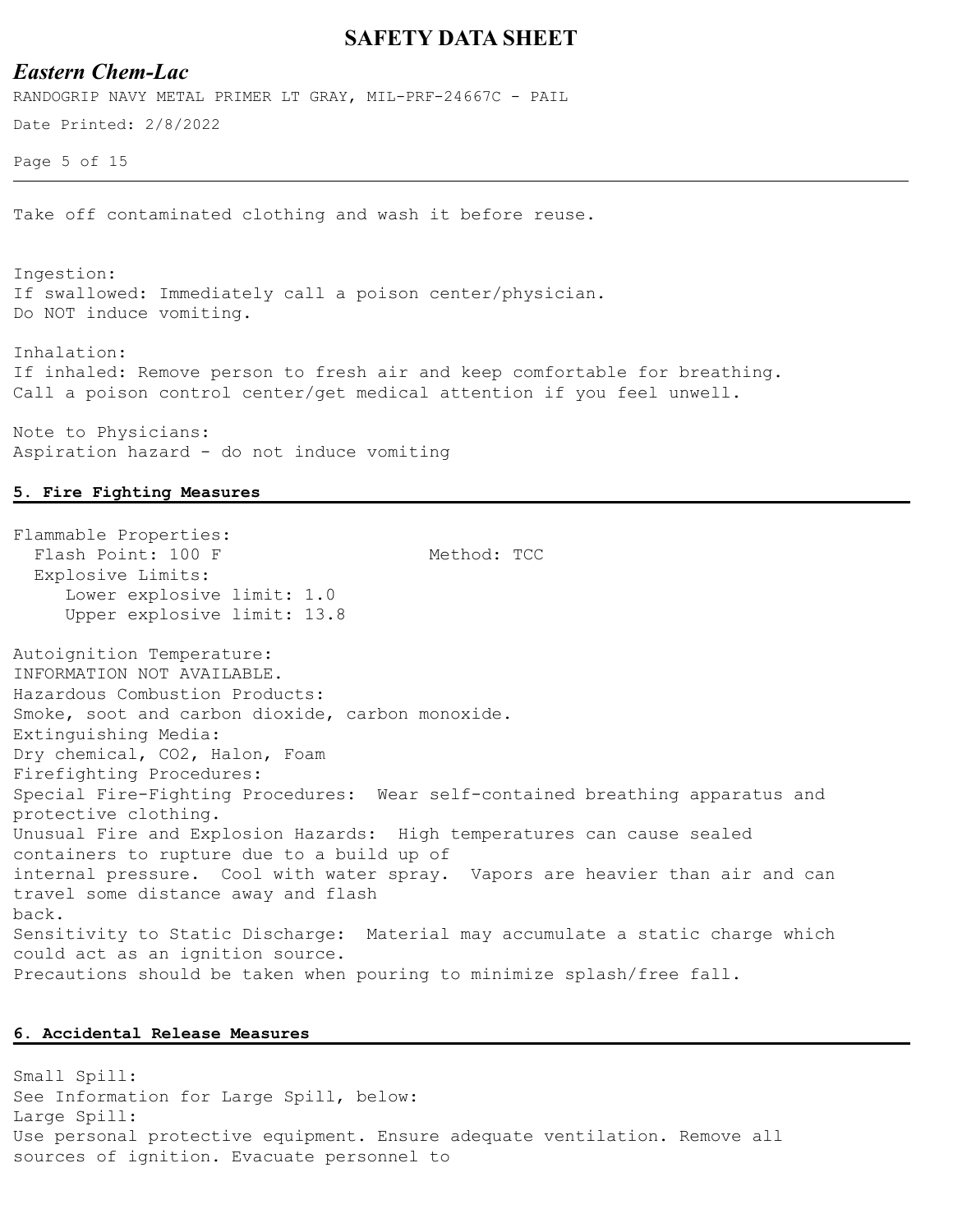### *Eastern Chem-Lac*

RANDOGRIP NAVY METAL PRIMER LT GRAY, MIL-PRF-24667C - PAIL

Date Printed: 2/8/2022

Page 6 of 15

safe areas. Beware of vapors accumulating to form explosive concentrations. Vapors can accumulate in low areas.

Environmental Precautions: INFORMATION NOT AVAILABLE. Methods/Materials for Containment and Cleaning Up: Contain spillage, and then collect with non-combustible absorbent material, (e.g. sand earth, diatomaceous earth, vermiculite) and place in container for disposal according to local/state/federal regulations.

#### **7. Handling and Storage**

Handling: Keep away from heat, sparks, open flames, hot surfaces. NO SMOKING. Keep container tightly closed. Ground/bond container and receiving equipment. Use explosion-proof electrical/ventilating/lighting/processing equipment. Use only non-sparking tools. Take precautionary measures against static discharge. Wear protective gloves/eye protection/face protection.

Storage: Prevent unauthorized access. Store in a well ventilated place. Keep container tightly closed. Keep cool.

#### **8. Exposure Controls/Personal Protection**

Airborne Exposure Limits: SEE SECTION 3 FOR THIS INFORMATION Engineering Controls: Ventilation: Good general ventilation (typically 10 air changes per hour) should be used. Ventilation rates should be matched to conditions. Ventilation should be explosion proof. Supplementary local exhaust ventilation, closed systems, or respiratory protection may be needed in special circumstances such as poorly ventilated spaces, spray painting, mechanical generation of dusts, heating, drying, etc.

Personal Protective Equipment

 Respiratory Protection: If engineering controls do not maintain airborne concentrations to an acceptable level, an approved respirator must be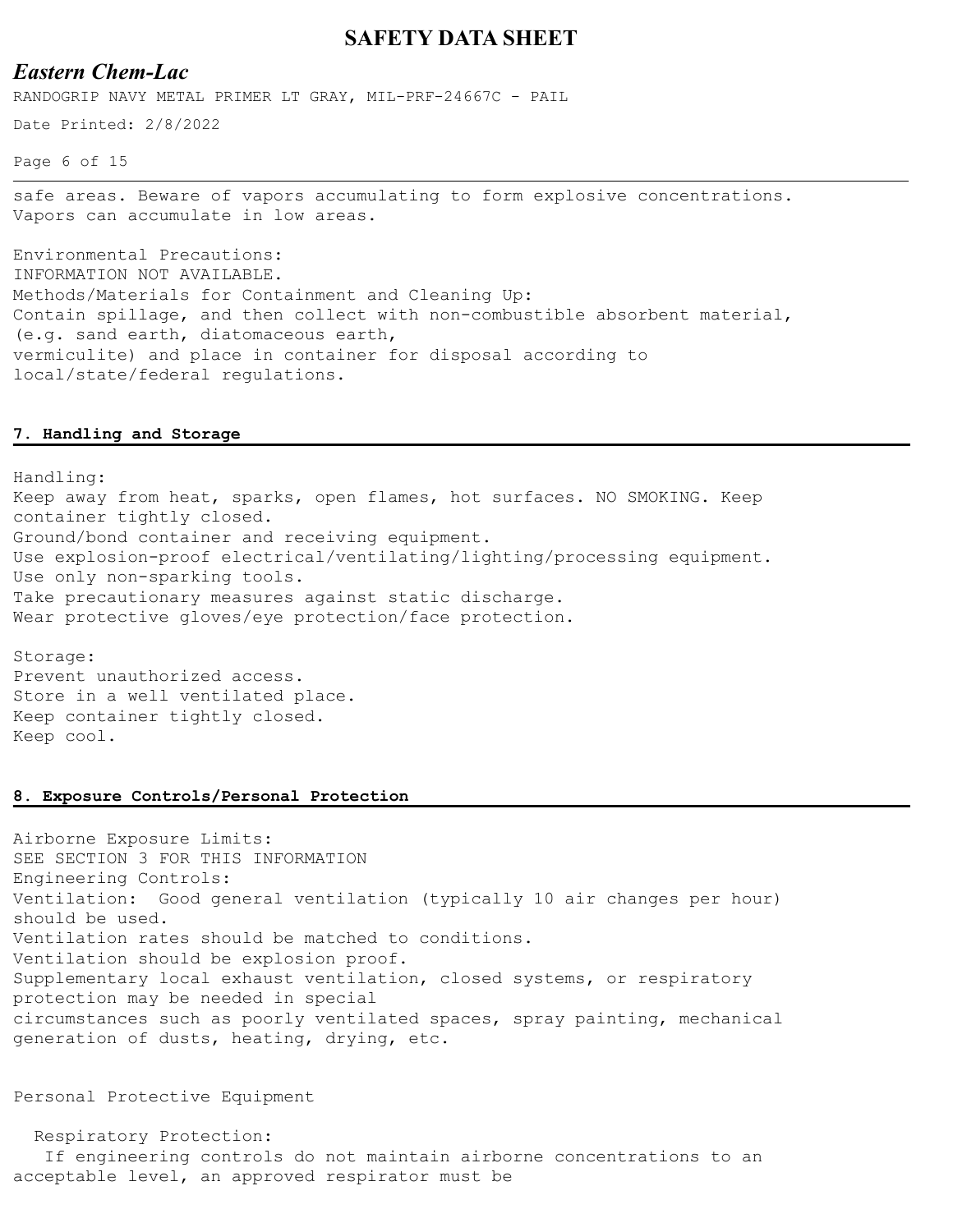### *Eastern Chem-Lac*

RANDOGRIP NAVY METAL PRIMER LT GRAY, MIL-PRF-24667C - PAIL

Date Printed: 2/8/2022

Page 7 of 15

 worn. In the United States of America, if respirators are used, a program should be instituted to assure compliance with OSHA Standard 63 CFR 1152, January 8, 1998. Respirator type: Organic Vapor.

 Skin Protection: Wear impervious gloves to prevent skin contact. Recommended Decontamination Facilities: eye bath, washing facilities, safety shower.

 Eye Protection: Chemical safety goggles or glasses with side shields.

#### **9. Physical and Chemical Properties**

Boiling Point: 248 F

Melting Point: INFORMATION NOT AVAILABLE. Freezing Point: -63F

Vapor Pressure: Information not available for mixture Vapor Density: HEAVIER THAN AIR Solubility in Water: NEGLIGIBLE Evaporation Rate: SLOWER THAN ETHER

Specific Gravity: 1.599

Weight per Gallon: 13.318 lb/gl

Coating VOC: 2.27 lb/gl

Material VOC: 2.27 lb/gl

Odor: Mild solvent odor. Appearance: Liquid. Partition Coefficient: INFORMATION NOT AVAILABLE.

#### **10. Stability and Reactivity**

Chemical Stability (Conditions to Avoid): Stable under normal storage/use conditions. Incompatibility: Avoid strong oxidizing agents, acids and alkalies.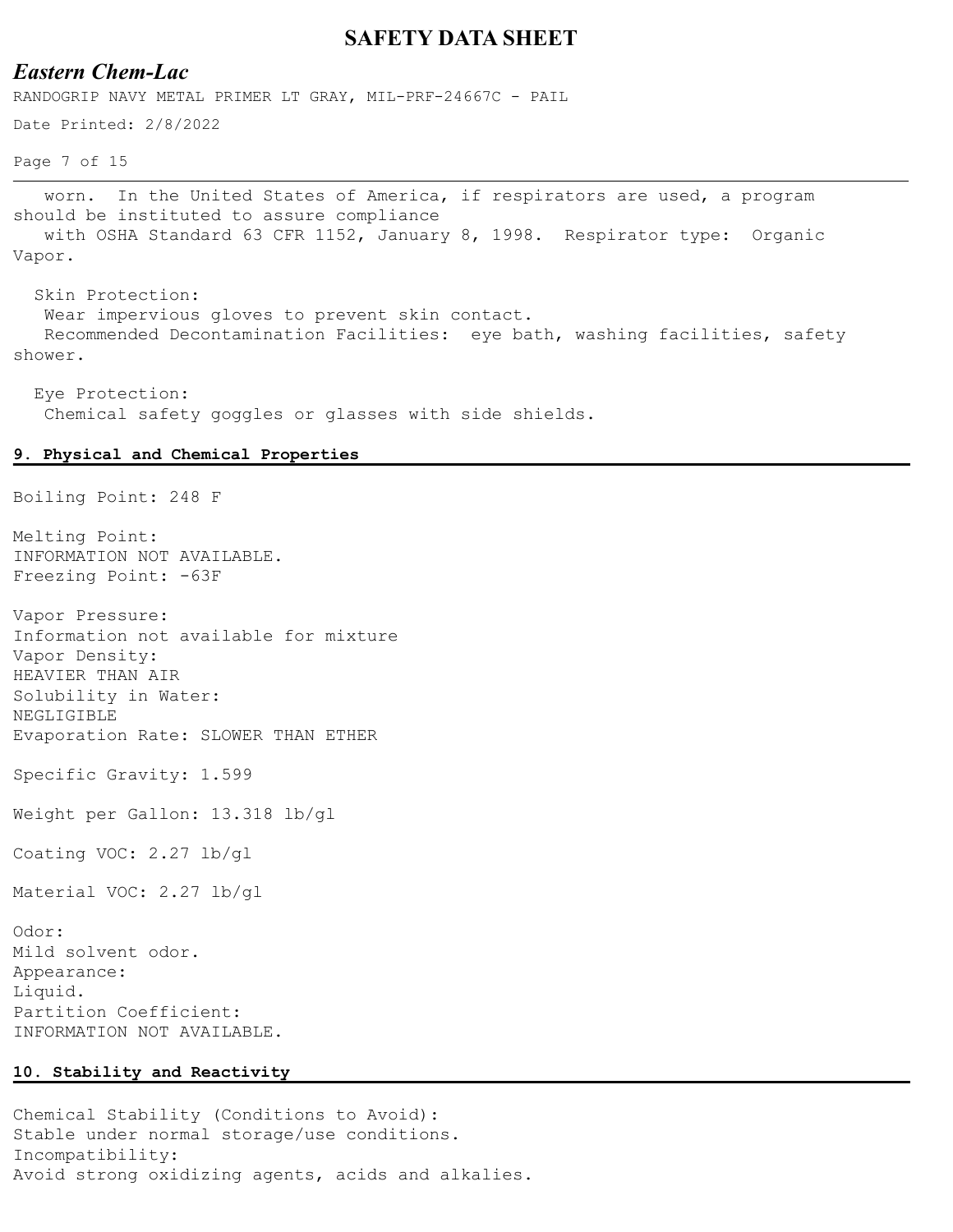### *Eastern Chem-Lac*

RANDOGRIP NAVY METAL PRIMER LT GRAY, MIL-PRF-24667C - PAIL

Date Printed: 2/8/2022

Page 8 of 15

Hazardous Decomposition Products: INFORMATION NOT AVAILABLE. Hazardous Polymerization: Will not occur under normal conditions.

#### **11. Toxicological Information**

Eye Irritation/Damage: Component 100-41-4: Mild eye irritation, Category 2b

Component 37244-96-5: Mechanical eye irritation only Component 64742-95-6: Mild eye irritation, Category 2b

Skin Irritation/Damage: Component 100-41-4: LD50: >2000 mg/kg, rat. Category 5

Component 37244-96-5: LD50: No data Component 64742-95-6: LD50: >2000 mg/kg, rat. Category 5

Acute Oral Toxicity: Component 100-41-4: LD50: >2000 mg/kg, rat. Category 5.

Component 1333-86-4: LD50: >8000 mg/kg, rat. Category 5 Component 37244-96-5: LD50: no data Component 13463-67-7: LD50: 10,000 mg/kg, rat. Category 5 Component 64742-95-6: LD50: >5000 mg/kg, rat. Category 5

Component 123-86-4: LD50: 10,700 mg/kg, rat. Category 5 Component 107-98-2: LD50: 7200 mg/kg, rat. Category 5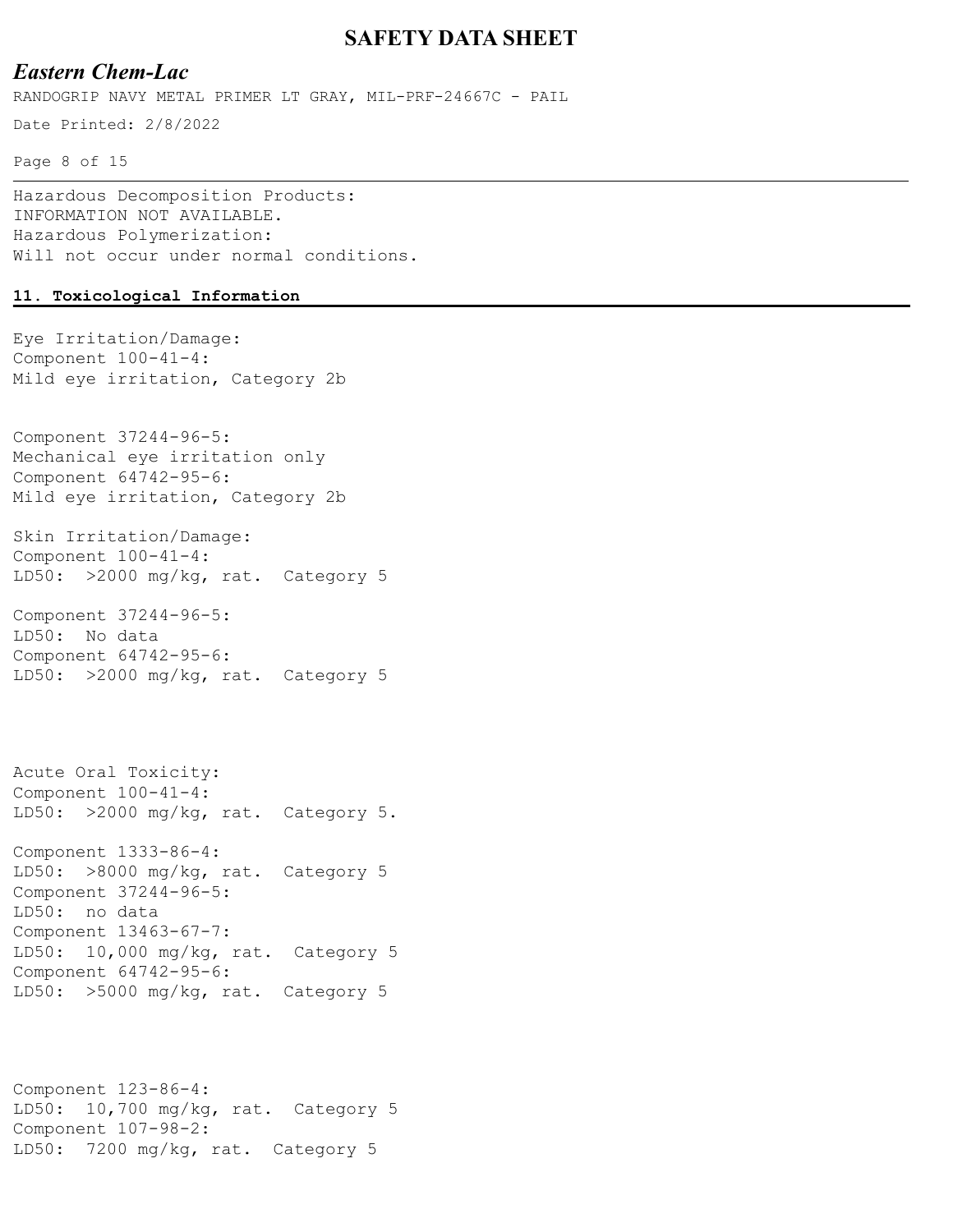### *Eastern Chem-Lac*

**SAFETY DATA SHEET** Date Printed: 2/8/2022 Page 9 of 15 RANDOGRIP NAVY METAL PRIMER LT GRAY, MIL-PRF-24667C - PAIL Acute Inhalation Toxicity: Component 100-41-4: LC50: 2-20 mg/l, rat. Category 3 Component 64742-95-6: LC50: 5.6 mg/l, rat. Category 3 Respiratory/Skin Sensitization: Component 100-41-4: No evidence of respiratory or skin sensitization. Component 37244-96-5: No evidence of respiratory or skin sensitization. Component 64742-95-6: No evidence of respiratory or skin sensitization. Carcinogenicity: Component 100-41-4: Not listed as a carcinogen by IARC, NTP, OSHA or ACGIH Component 1333-86-4: Listed by IARC as a group 2B carcinogen (possibly carcinogenic to humans). Carbon Black is not listed as a carcinogen by NTP, OSHA or ACGIH. GHS Category 2. Component 13463-67-7: Listed by IARC as a group 2B carcinogen (possibly carcinogenic to humans). GHS Category 2. Component 37244-96-5: Not listed as a carcinogen by IARC, NTP, OSHA or ACGIH Component 64742-95-6: Not listed as a carcinogen by IARC, NTP, OSHA or ACGIH

Reproductive Toxicity: Component 100-41-4: No evidence of human reproductive toxicity.

Component 37244-96-5: No evidence of human reproductive toxicity. Component 64742-95-6: No evidence of human reproductive toxicity.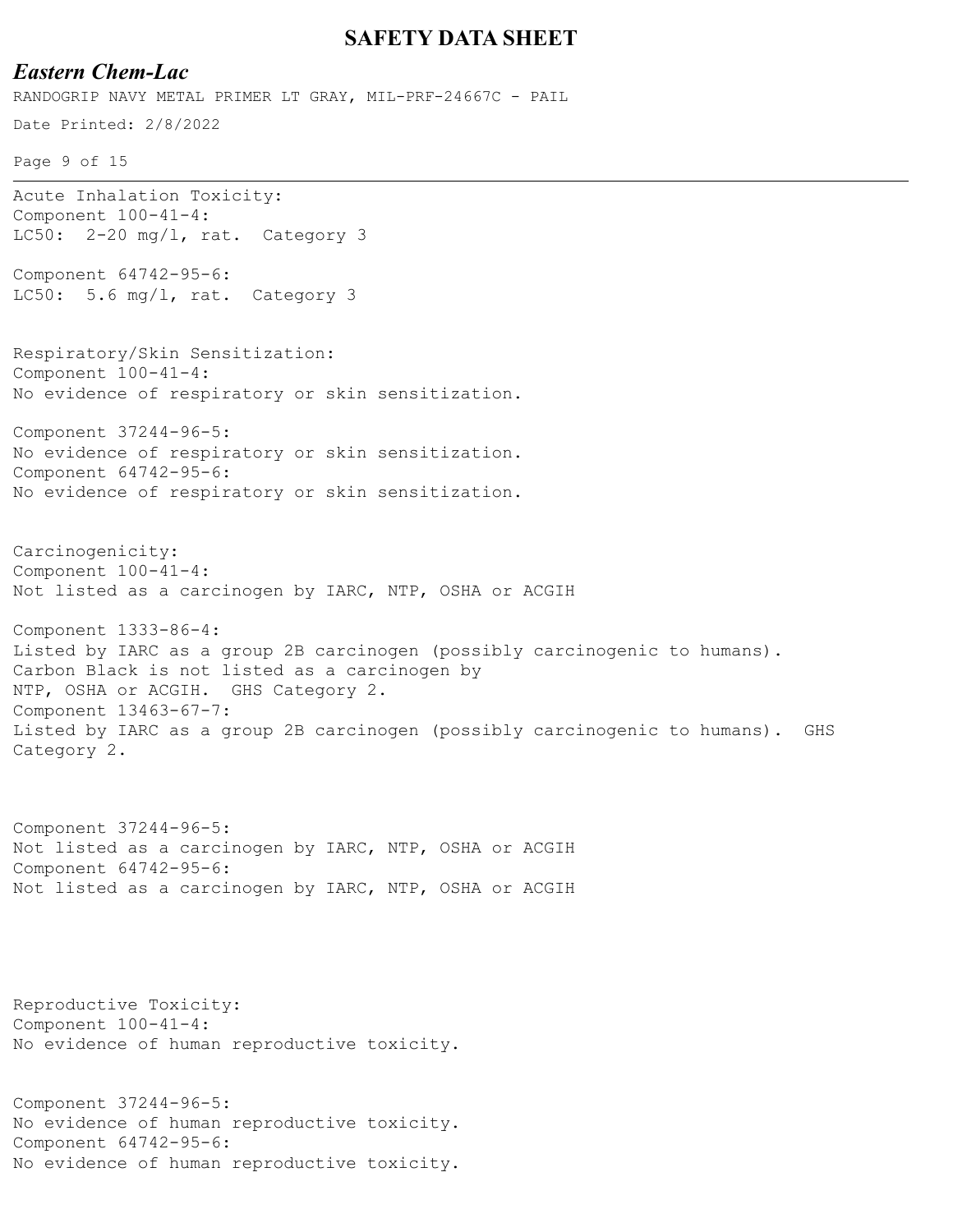### *Eastern Chem-Lac*

RANDOGRIP NAVY METAL PRIMER LT GRAY, MIL-PRF-24667C - PAIL

Date Printed: 2/8/2022

Page 10 of 15

Germ Cell Mutagenicity: Component 100-41-4: No data Component 37244-96-5: No data Component 64742-95-6: No data Aspiration Toxicity: Component 100-41-4: Not classified as an Aspiration Hazard. Component 37244-96-5: Not classified as an Aspiration Hazard. Component 64742-95-6: Aspiration Hazard; Category 1 Component 123-86-4: Not classified as an Aspiration Hazard. Component 107-98-2: Not classified as an Aspiration Hazard. STOT-single exposure Component 100-41-4: No data Component 37244-96-5: No data Component 64742-95-6: No data Component 123-86-4: No data Component 107-98-2: No data STOT-repeated exposure Component 100-41-4: Repeated exposure affected liver, kidneys Component 37244-96-5: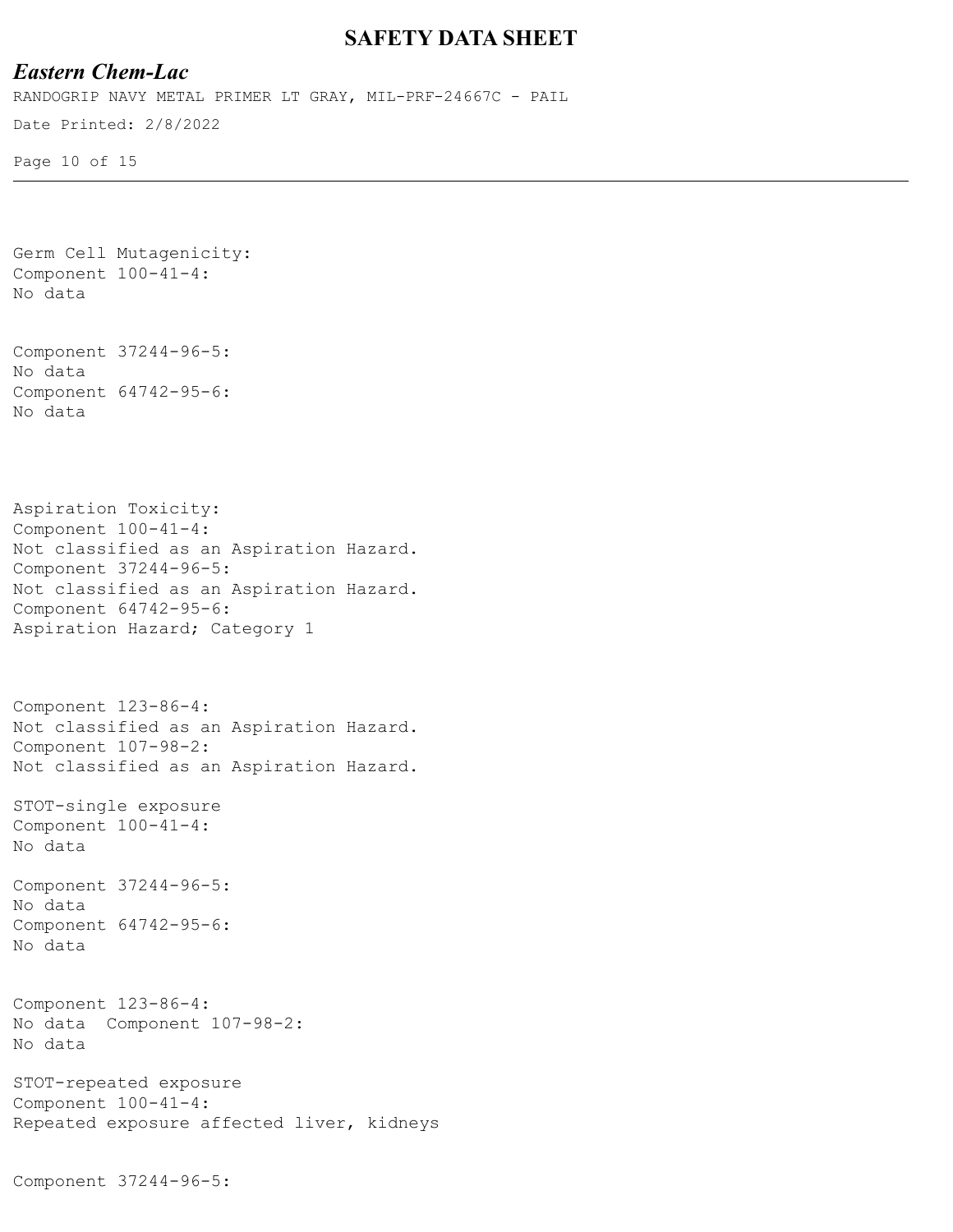### *Eastern Chem-Lac*

RANDOGRIP NAVY METAL PRIMER LT GRAY, MIL-PRF-24667C - PAIL

Date Printed: 2/8/2022

Page 11 of 15

No data Component 64742-95-6: Repeated exposure affected kidneys, blood, adrenal gland.

Component 123-86-4: No data Component 107-98-2: No data

Routes of Exposure: Inhalation of vapors, skin/eye/mucous membrane absorption, ingestion.

#### **12. Ecological Information**

Environmental Toxicity: Component 100-41-4: LC50: <10 mg/l (fish); EC50: <10 mg/l (daphnia); EC50: <10 mg/l (algae); EC50: <10 mg/l (bacteria) Component 1333-86-4: LC50: <1000 mg/l (fish); EC50: <5600 mg/l (daphnia); EC50: <10,000 mg/l (algae) Component 37244-96-5: No data Component 64742-95-6: LC50: 10 mg/l (fish); EC50: 4.5 mg/l (daphnia); EC50: 3.1 mg/l (algae) Component 123-86-4: LC50: 100 mg/l (fish); EC50: 72.8-205 mg/l (daphnia) Persistance & degradability: Component 100-41-4: Readily biodegradable Component 1333-86-4: Carbon Black is essentially elemental carbon & cannot be further biodegraded by microorganisms. Component 37244-96-5: No data Component 64742-95-6: Readily biodegradable

Component 123-86-4: No Data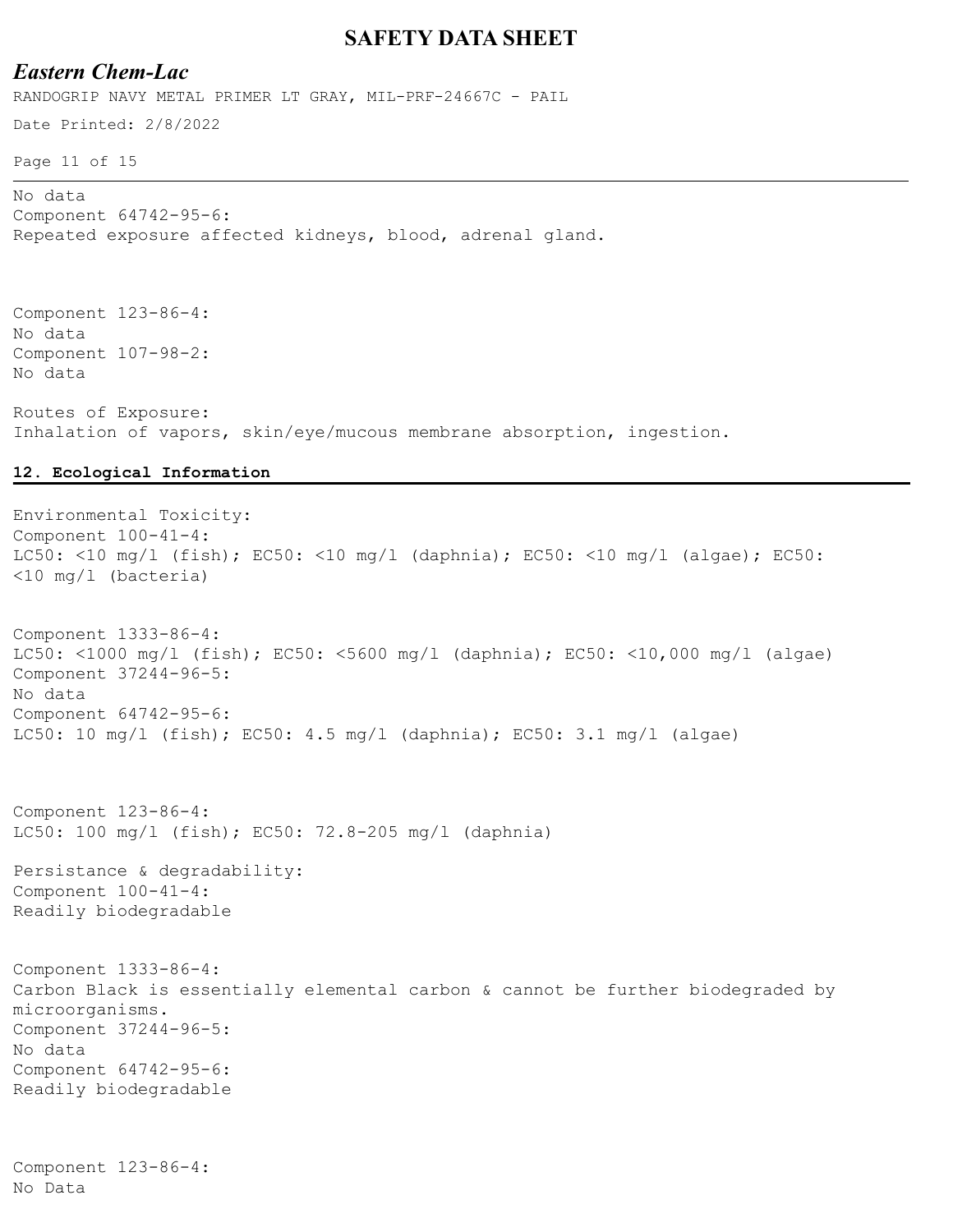# *Eastern Chem-Lac*

RANDOGRIP NAVY METAL PRIMER LT GRAY, MIL-PRF-24667C - PAIL

Date Printed: 2/8/2022

Page 12 of 15

```
Bioaccumulative potential:
Component 100-41-4:
Does not bioaccumulate
Component 1333-86-4:
Not expected to bioaccumulate.
Component 37244-96-5:
No data
Component 64742-95-6:
No Data
Component 123-86-4:
No Data
Mobility in soil:
Component 100-41-4:
```

```
Mobile; may contaminate groundwater
Component 37244-96-5:
No data
Component 64742-95-6:
No data
Component 123-86-4:
No data
```
Other Adverse Ecological Effects: No information

```
Component 100-41-4:
Dissolved material evaporates rapidly - within a day from water or soil 
surfaces.
```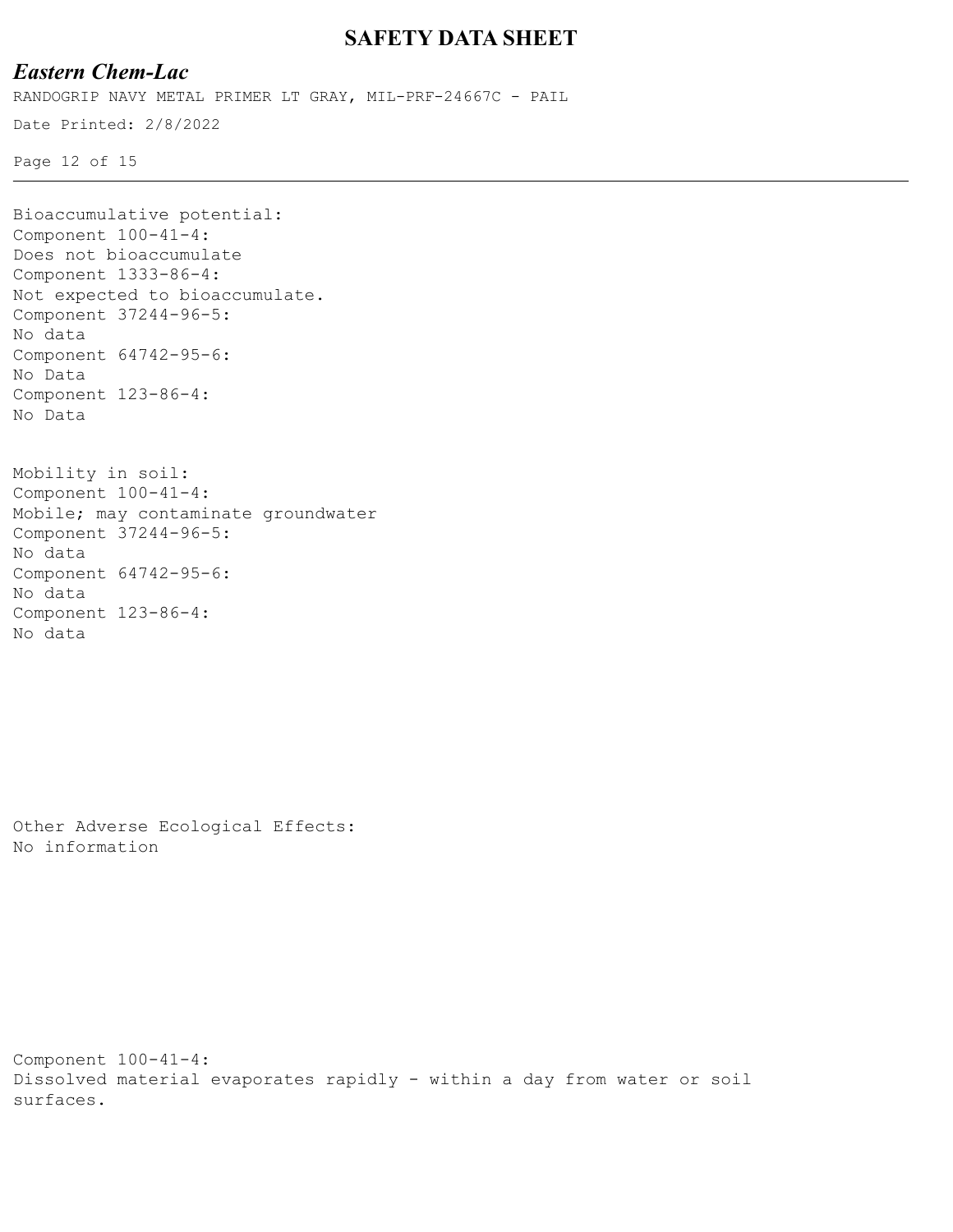#### *Eastern Chem-Lac*

Date Printed: 2/8/2022 RANDOGRIP NAVY METAL PRIMER LT GRAY, MIL-PRF-24667C - PAIL

Page 13 of 15

Component 37244-96-5: Not expected to present an environmental hazard.

```
Component 64742-95-6:
Toxic to aquatic life with long lasting results.
```
#### **13. Disposal Considerations**

Waste Disposal Method: Discharge, treatment or disposal is subject to national, state, or local laws. When a decision is made to discard this material as supplied, it meets RCRA's characteristic definition of ignitability. The toxicity characteristic (TC) has not been evaluated by the Toxicity Characteristic Leaching Procedure (TCLP). Federal Regulations may apply to empty container. State and/or local regulations may be different. Of the methods of disposal currently available, it is recommended that an alternative be selected according to the following order of preference, based upon environmental acceptability: (1) recycle or rework, if feasible; (2) incinerate at an authorized facility; or (3) treat at an acceptable waste treatment facility. Be sure to contact the appropriate government environmental agencies if further guidance is required.

#### **14. Transport Information**

Domestic (Land, DOT), International (Water, IMO/IMDG), International (Air, ICAO) Road and Rail (ADR/RID), Air (ICAO/IATA), Vessel (IMO/IMDG): DOT (USA) Shipping Name: Not regulated by DOT, COMBUSTIBLE LIQUID\* UN/NA ID No: n/a Hazard Class: n/a Packing Group: n/a \*NOT REGULATED BY GROUND TRANSPORTATION IN NON-BULK PACKAGING (450L OR 119 GALLONS OR LESS) PER CFR 173.150 (f)(2).

IF SHIPPED BY AIR, VESSEL OR IN BULK THEN: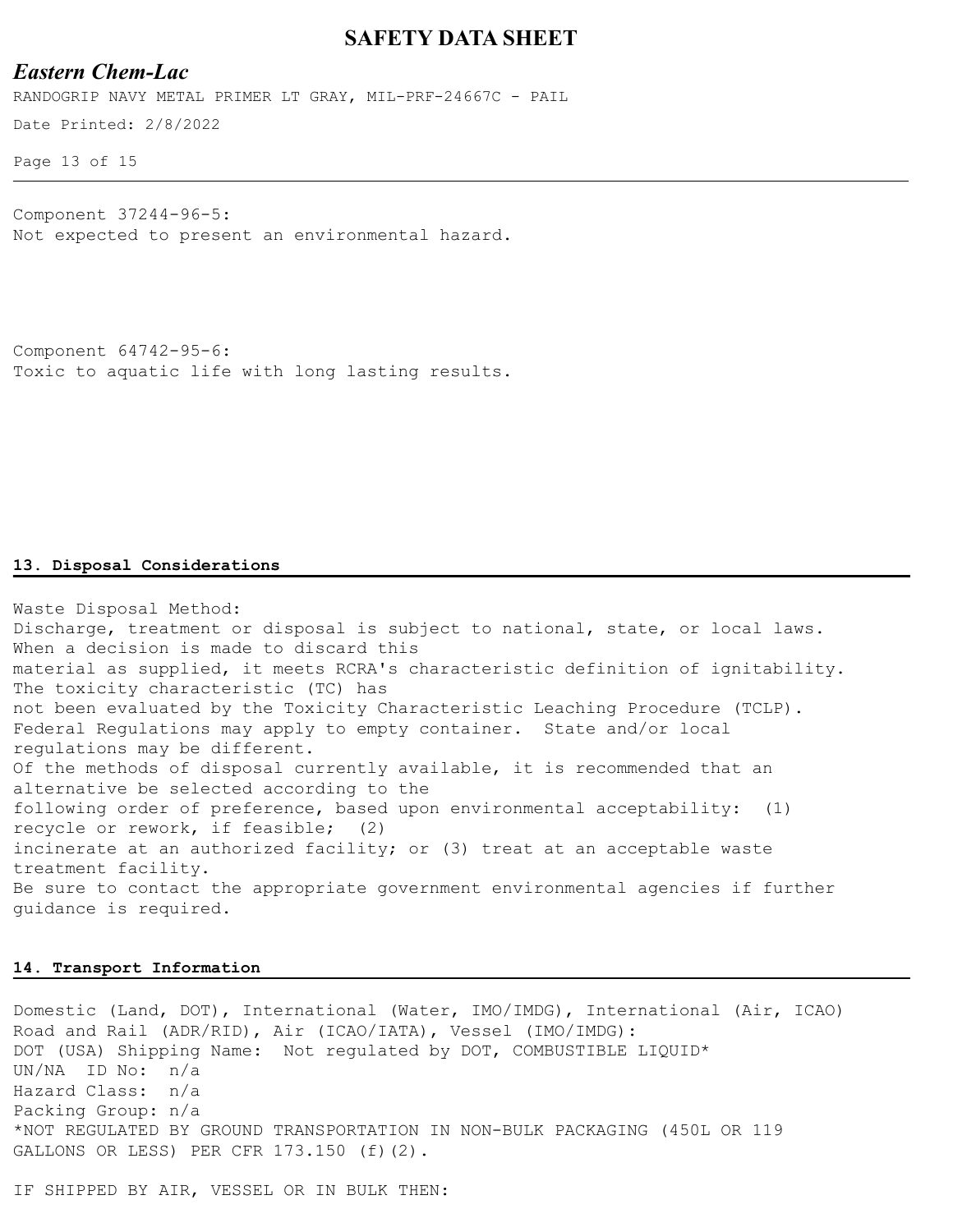### *Eastern Chem-Lac*

RANDOGRIP NAVY METAL PRIMER LT GRAY, MIL-PRF-24667C - PAIL

Date Printed: 2/8/2022

Page 14 of 15

Shipping name: Paint UN/NA ID No: UN1263 Hazard Class: 3 Packing Group: III

Environmental Hazards: INFORMATION NOT AVAILABLE. Marine Pollutant: Components of this product do not appear on the list of Marine Pollutants (49CFR 172.101) Special Precautions for User: INFORMATION NOT AVAILABLE.

#### **15. Regulatory Information**

U.S. Federal Regulations: TSCA: All components of this material are on the US TSCA 8(b) Inventory or are exempt from listing. OSHA: This product is hazardous under OSHA's Hazard Communication Std. Mot regarded as a health hazard under current legislation. CERCLA: SARA Hazard Category: INFORMATION NOT AVAILABLE. Section 313: "\*" Indicates toxic chemical(s) subject to the reporting requirements of section 313 of Title III and of 40 CFR 372. International Regulations: Canadian WHMIS: INFORMATION NOT AVAILABLE. Canadian Environmental Protection Act (CEPA): INFORMATION NOT AVAILABLE. EINECS: INFORMATION NOT AVAILABLE. State Regulations: "#" Indicates a chemical known to the state of California to cause cancer, birth defects or other reproductive harm. "+" Indicates a Clean Air Act Hazardous Air Pollutant (HAP). Volatile Organic Compounds: COATING VOC content is being expressed as mass of VOC per unit volume of coating less water and exempt solvents, where applicable. MATERIAL VOC content is the actual weight of VOC per unit volume.